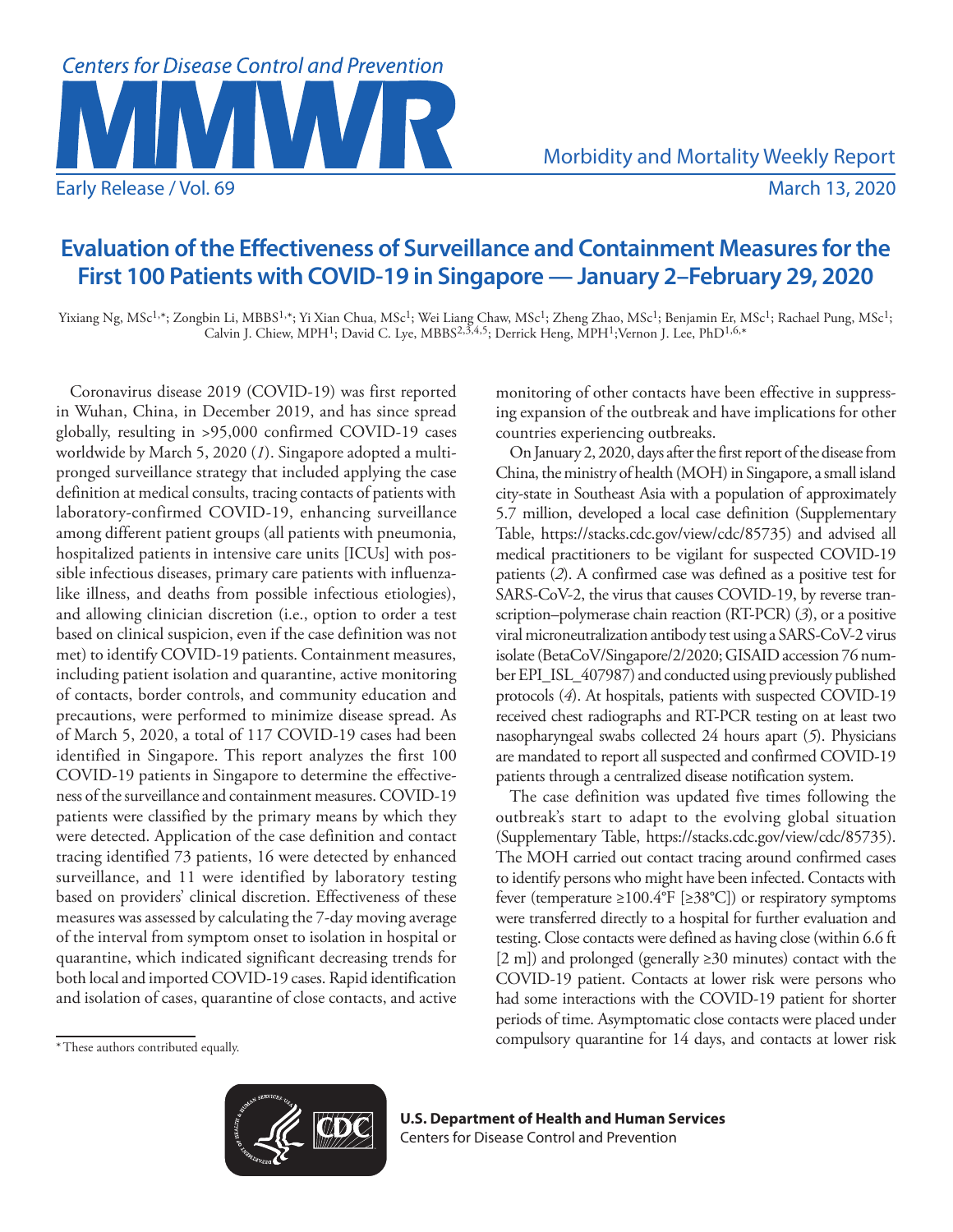were placed under active monitoring. All contacts were assessed by telephone for fever or respiratory symptoms by public health officials during the quarantine or monitoring period, thrice daily for close contacts and once daily for contacts at lower risk. Contacts who became symptomatic were transferred to a hospital. Surveillance was enhanced in late January 2020 by testing the following groups for COVID-19: 1) all hospitalized patients with pneumonia (later expanded to include patients with pneumonia evaluated in primary care settings); 2) ICU patients with possible infectious causes as determined by the physician; 3) patients with influenza-like illness at sentinel government and private primary care clinics included in the routine influenza surveillance network; and 4) deaths from possible infectious causes. In addition, medical practitioners could choose to test patients if there was clinical (e.g., prolonged respiratory illness with unknown cause) or epidemiologic (e.g., association with known clusters) suspicion.

The effectiveness of Singapore's surveillance and containment efforts was assessed from the outbreak's start until February 29 by calculating the 7-day moving average of the interval from symptom onset to isolation in hospital or quarantine. This measure provides an indication of the time spent within the community when a person with COVID-19 is potentially infectious. Differences in the percentages of cases detected through the different surveillance components were tested using the chi-squared or Fisher's exact test. All analyses were conducted using R statistical software (version 3.5.1; The R Foundation).

Among the first 100 confirmed COVID-19 cases in Singapore, the average patient age was  $42.5$  years (median =  $41$  years; interquartile range [IQR] = 34–54 years) (Table). The majority (72%) of patients were aged 30–59 years, and 60% of patients were male. RT-PCR confirmed 99% of cases, and one case was confirmed by viral microneutralization testing. Twenty-four cases were imported, and the rest resulted from local transmission. Fifteen patients were ever in the ICU; no deaths have been reported to date. Contact tracing contributed to the primary detection of approximately half (53%) of COVID-19 patients. Another 20 (20%) patients were identified at general practitioner clinics or hospitals because they met the case definition; 16 were identified through enhanced surveillance (15 from pneumonia surveillance and one from the ICU), and another 11 through medical providers' clinical discretion. No patients were identified through surveillance for influenza-like illness. A significant difference was found in the percentage of cases detected by the various surveillance methods, depending on whether the cases were linked to another COVID-19 patient or by travel to China, compared with cases that could not be linked to another case (p<0.001). Among linked cases, the largest proportion (62.7%) was detected through contact tracing, whereas among unlinked cases, the largest proportion of cases (58.8%) was detected through enhanced surveillance (Table). The earliest symptom onset date reported by a COVID-19 patient was January 14 (Figure 1). The epidemic curve peaked on January 30, when nine patients were identified, before declining to two to five patients per day on February 11 and continuing forward. International importations accounted for a majority of cases at the outbreak's start before more local cases were detected. The mean interval from symptom onset to

| Characteristic                     | No. (%) of COVID-19 cases |           |                       |         |
|------------------------------------|---------------------------|-----------|-----------------------|---------|
|                                    | <b>Total</b>              | Linked*   | Unlinked <sup>+</sup> | P-value |
| Age group (yrs)                    |                           |           |                       |         |
| $30$                               | 17 (17.0)                 | 17(20.5)  | $0 (-)$               | 0.12    |
| $30 - 39$                          | 28 (28.0)                 | 23(27.7)  | 5(29.4)               |         |
| $40 - 49$                          | 20(20.0)                  | 16(19.3)  | 4(23.5)               |         |
| $50 - 59$                          | 24 (24.0)                 | 20(24.1)  | 4(23.5)               |         |
| $\geq 60$                          | 11 (11.0)                 | 7(8.4)    | 4(23.5)               |         |
| Sex                                |                           |           |                       |         |
| Male                               | 60(60.0)                  | 46 (55.4) | 14 (82.4)             | 0.06    |
| Female                             | 40 (40.0)                 | 37 (44.6) | 3(17.6)               |         |
| Ethnic group                       |                           |           |                       |         |
| Chinese                            | 87 (87.0)                 | 74 (89.2) | 13 (76.5)             | 0.21    |
| Indian                             | 6(6.0)                    | 4(4.8)    | 2(11.8)               |         |
| Malay                              | 2(2.0)                    | 1(1.2)    | 1(5.9)                |         |
| Other                              | 5(5.0)                    | 4(4.8)    | 1(5.9)                |         |
| Primary detection method           |                           |           |                       |         |
| Contact tracing                    | 53 (53.0)                 | 52 (62.7) | 1(5.9)                | < 0.001 |
| Case definition at medical consult | 20(20.0)                  | 16(19.3)  | 4(23.5)               |         |
| Enhanced surveillance              | 16(16.0)                  | 6(7.2)    | 10(58.8)              |         |
| Provider clinical discretion       | 11 (11.0)                 | 9(10.8)   | 2(11.8)               |         |

**TABLE. Characteristics of coronavirus disease 2019 (COVID-19) cases, by linkage to other known cases (N = 100) — Singapore, January–February 2020**

\* Patients who were epidemiologically linked to other COVID-19 patients or had recent travel to China.

† Patients whose source of infection could not be determined.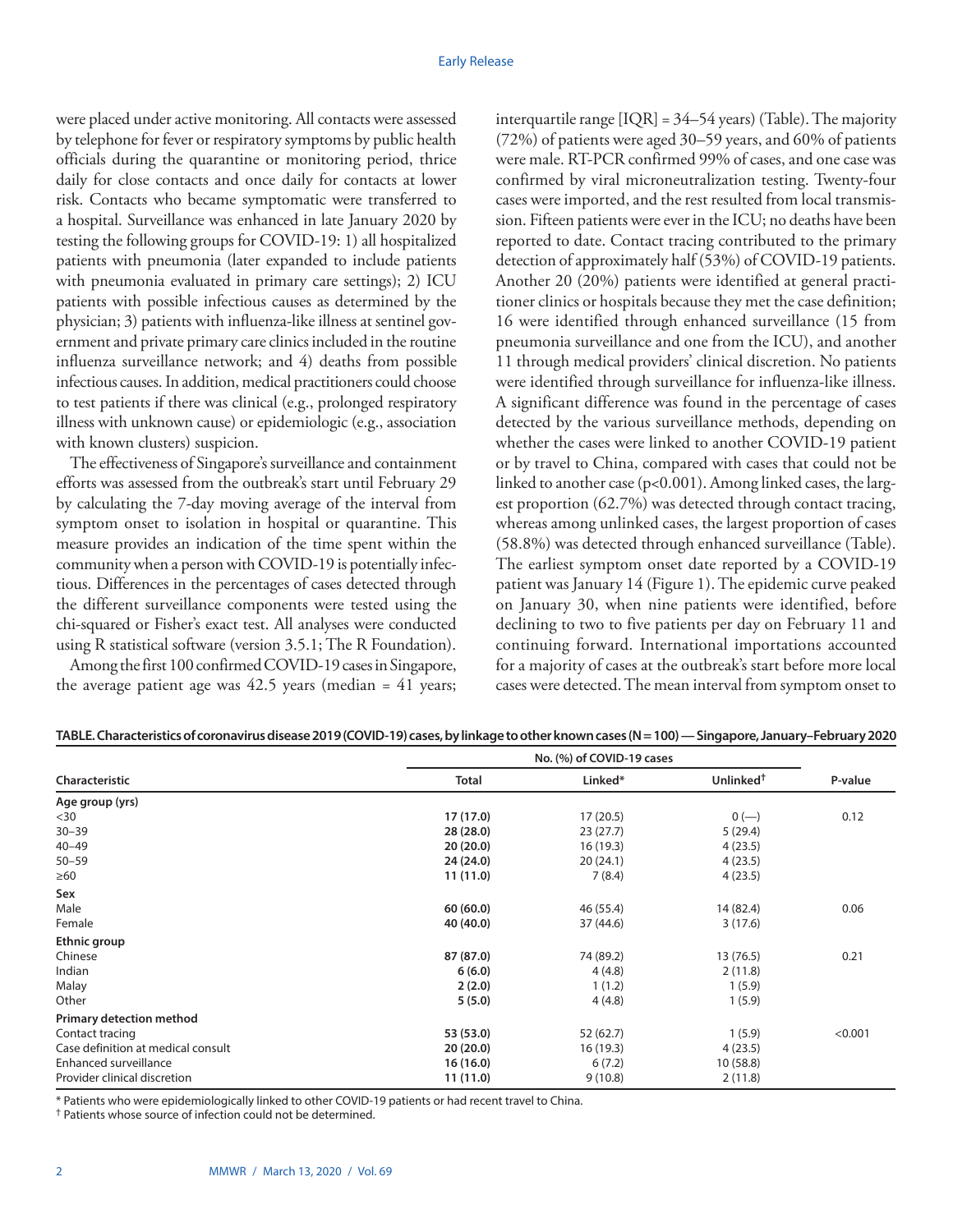#### Early Release



**FIGURE 1. Date of symptom onset and date of report for cases of coronavirus disease 2019 (COVID-19) (N = 100), based on importation and linkage\*,† status — Singapore, January 14–February 28, 2020**

\* Linked patients defined as those who were found to be epidemiologically linked to other COVID-19 patients or who had recent travel to China. † Unlinked patients defined as those whose source of infection could not be determined.

hospital isolation or quarantine was 5.6 days (median = 5 days;  $IQR = 2-8$  days). The 7-day moving average of the interval from symptom onset to isolation declined significantly across the study period for both imported and local cases, from 9.0 and  $18.0$  days to  $0.9$  and  $3.1$  days, respectively (p<0.001) (Figure 2). Among the 53 patients first identified through contact tracing, 13 (24.5%) were contacted on or before the date of symptom onset.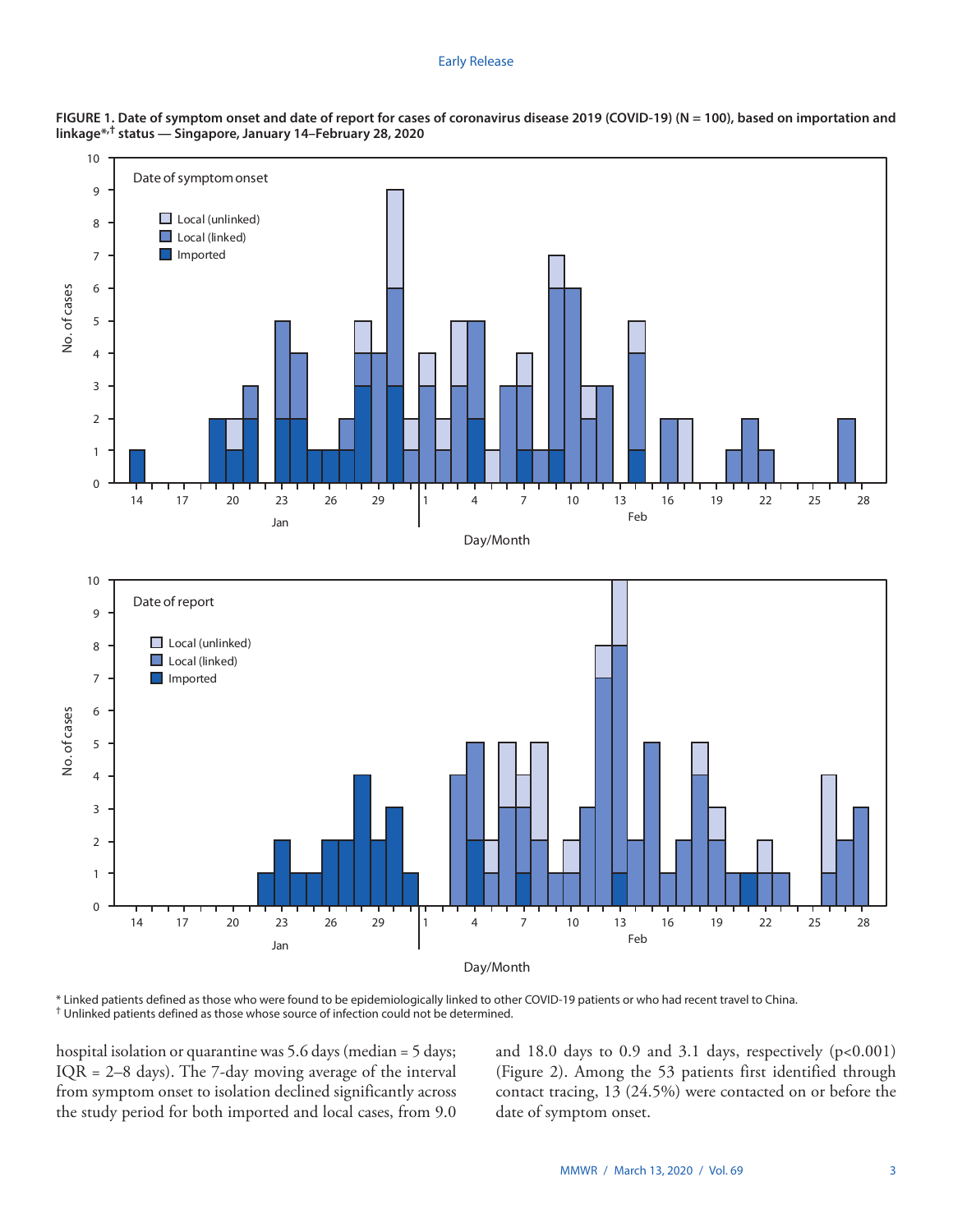#### Early Release



**FIGURE 2. Interval from symptom onset to isolation or hospitalization (7-day moving average), of coronavirus disease 2019 (COVID-19) cases (N = 100), by importation status — Singapore, January 14–February 28, 2020**

# **Discussion**

In this assessment of the measures that Singapore, a small city-state, put in place to identify COVID-19 patients and contain disease spread in the early outbreak phase, approximately one quarter of cases were detected through enhanced surveillance among hospitalized patients with pneumonia and ICU patients (16 cases [16%]) and through providers' clinical discretion (11 [11%]). A recent study considered Singapore to have the highest surveillance capacity for COVID-19 among all countries (*6*). The study estimated that if other countries had similar detection capacities as Singapore, the global number of imported cases detected would be 2.8 times higher than the observed current number. The surveillance methods in Singapore complemented one another to identify infected persons, with the overlapping components constituting safety nets; none of the methods alone would have detected all patients. The case definition was important for clinicians to use as a foundation, and active case finding around COVID-19 patients through contact tracing was useful in detecting new patients early for isolation.

The enhanced surveillance measures of SARS-CoV-2 testing of all patients with pneumonia, surveillance of ICU patients with severe illness and deaths potentially attributable to COVID-19, and clinical discretion in requesting testing were all important in detecting initially unlinked patients for further investigation. Adoption of multiple surveillance mechanisms can ensure broad coverage because each missed case can lead to chains of transmission that might be difficult to contain subsequently.

Singapore has implemented aggressive measures to contain local transmission of COVID-19. After an initial increase in locally transmitted cases, the number of newly identified cases decreased after approximately 1 month, determined by symptom onset dates. This decrease is likely a result of the early implementation of surveillance and detection measures while the numbers of patients were still small and individual-level containment was possible; a larger number of cases would have driven community transmission. The decline in the 7-day moving average of interval from onset to isolation in hospital and quarantine was also indicative of efforts to contain disease spread across time.

Singapore has also implemented other measures to reduce the spread of COVID-19. To prevent imported cases from seeding local transmission, border control measures included temperature screening initially for travelers on flights from Wuhan before expanding to include all travelers entering Singapore at air, sea, and land checkpoints (*7*). Short-term visitors with travel in the past 14 days to selected countries or regions (initially mainland China and later expanded to South Korea, northern Italy, and Iran) were denied entry; Singapore residents returning from these areas were placed under a mandatory 14-day self-quarantine. To reduce community spread, public education messages were focused on personal hygiene and seeking early medical care and self-isolation when having